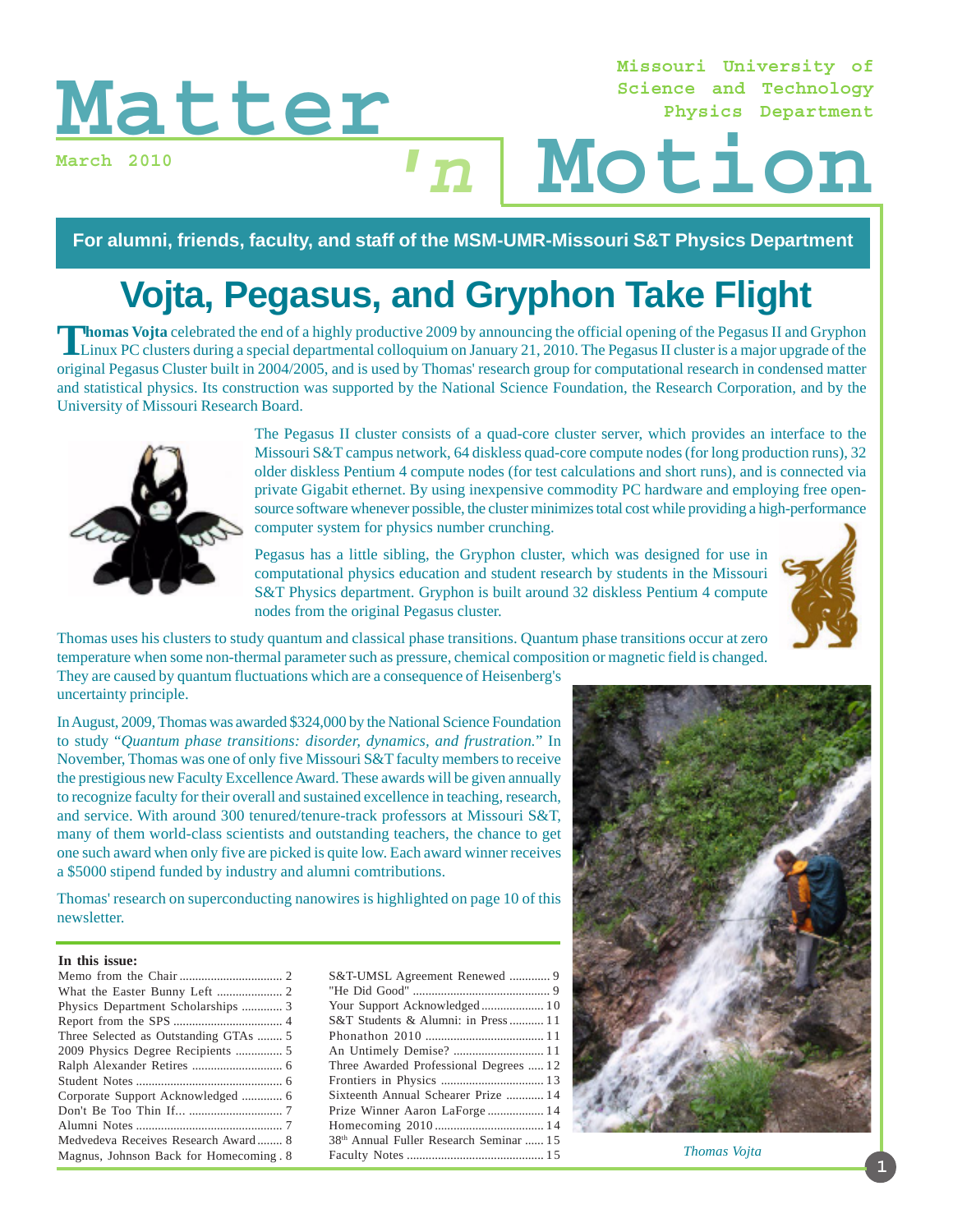### **Matter**  $n \mid$  **Motion Matter March 2010**

# **Memo from the Chair**

In last year's memo the discussion was dominated by the uncertain economic climate and shrinking state support of higher tain economic climate and shrinking state support of higher education. I wish I had better news this year, but the primary concerns at Missouri University of Science & Technology continue to be state support for higher education. For fiscal year 2011, the University of Missouri system has agreed not to raise tuition provided it receives only a 5% reduction in state appropriations. Unfortunately even this requires intervention in the form of federal stimulus funding for the state budget. In fiscal year 2012 federal stimulus dollars will no longer be available, and the state of Missouri will probably begin that year with a deficit of approximately \$1 billion. Historically, higher education in Missouri is subjected to a high percentage of any state budget cuts. It seems clear then, that whatever the details of the near term state budgets are, the university will be challenged to find new ways to continue to offer quality education and maintain world class research programs.

If there is a silver lining to the economic woes it is that there appears to be increased interest in enrollment in the physics program at Missouri University of Science & Technology. We are admitting more undergraduates, and the quality of these students is outstanding. The average ACT score is nearly 30, and over 80% have a high school GPA above 3.5. We look forward to being challenged by these talented students in the future, and your financial assistance can be of help in allowing us to continue to attract highly qualified students with generous physics scholarships.

This past year was a banner year for physics professional degrees. At the May commencement, Drs. **John Daniel Jones** and **Franklin D. Schowengerdt** were awarded professional degrees in physics, and at the December commencement, Dr. **Jonathan H. Waters** was awarded a professional degree in physics. Jon received his B.S. in physics from UMR in 1981 and is currently the Chief of Anesthesia Services at the Magee Women's Hospital at the University of Pittsburgh Medical Center, as well as a visiting Assoc. Prof. at the University of Pittsburgh School of Medicine, and the Medical Director of the University of Pittsburgh Health System Perioperative Blood Management Program. Dan Jones received his M.S. and Ph.D. in physics from UMR in 1971 and 1974 respectively, and he is currently executive vice president of Radiance Technologies. Frank Schowengerdt received his B.S., M.S., and Ph.D. in physics from UMR in 1966, 1967, and 1969 respectively. He is currently president of SpacePartnerships.com, a company specializing in creating and promoting partnerships between industry, academia and government for the purpose of commercializing space. Their visits are detailed elsewhere in this edition of Matter 'n Motion.

Finally, last semester saw the retirement of Professor **Ralph Alexander**. Ralph joined the department as an Assistant Professor in 1970 and served as department chair from 1983-1992. Ralph's dedication to the department was exemplary, and the roles he filled and duties he performed selflessly are far too numerous to

mention. His retirement leaves a tremendous hole for the department to fill, and we already miss his presence and unwavering dedication. As chair, I would like to thank Ralph, on behalf of the department and the Missouri S&T physics community, for his many years of dedicated service and to wish him all the best in his retirement.

In closing, I will repeat the sentiments I expressed in last year's memo. I would like to thank all of you for your continued support. The department remains a vital and thriving unit despite difficult times. This is primarily due to the quality and dedication of our faculty, students, staff, and alumni. I hope that in these troubled financial times we can continue to count on the generous support of our alumni. It is clear that the department's ability to provide a quality education to our students would be hampered without your dedication and support.

*– Dan Waddill*

### **What the Easter Bunny Left**

Last year the Easter Bunny left some presents for our chairman, **Dan Waddill**. Graduating seniors **Tara Biggers**,**Lori Kennedy**, and **Elizabeth Fiechtner** are shown below investigating the incident.



No, you don't want to know what's inside the translucent plastic box with the reddish-brown handle. Trust us.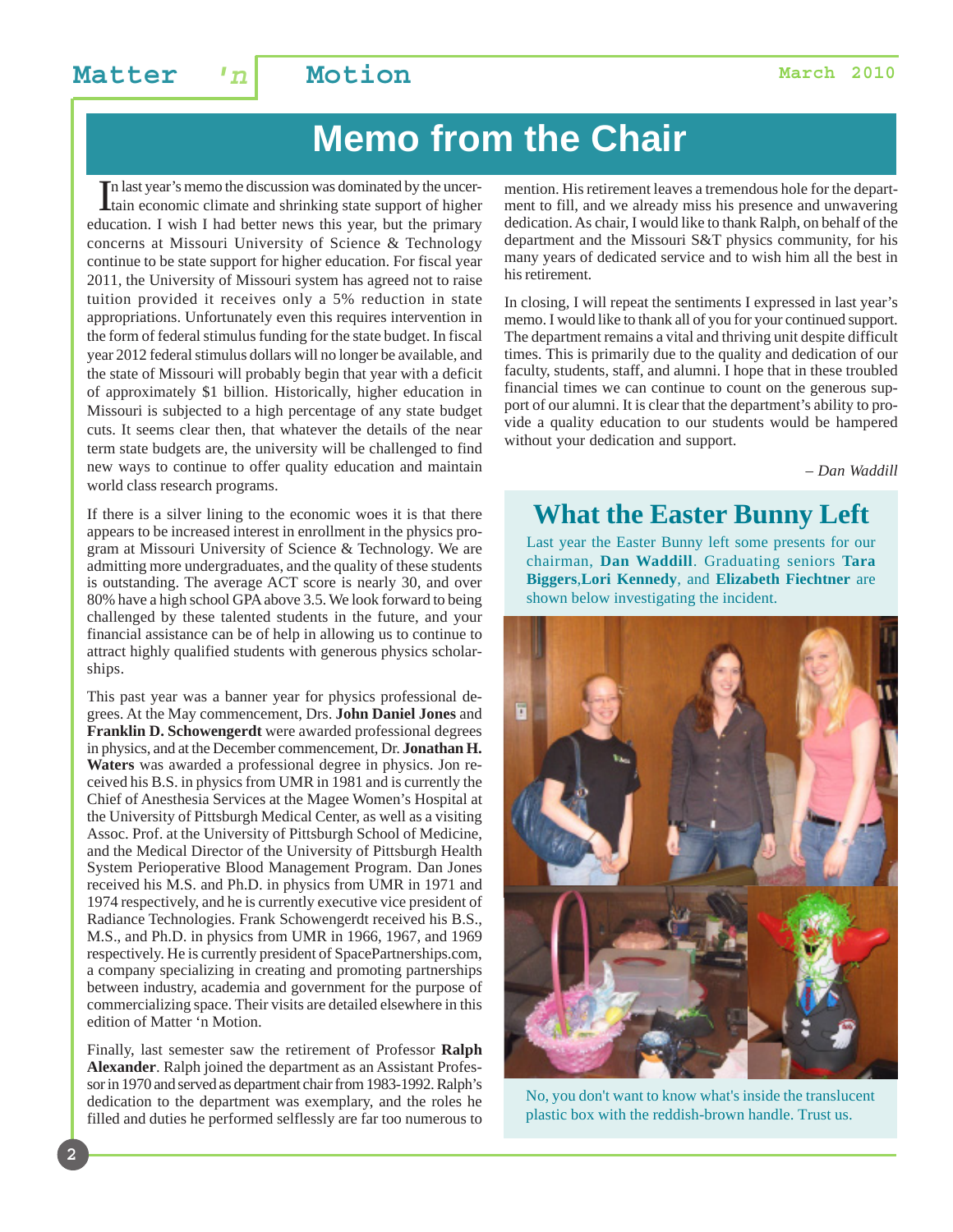### **Physics Department Awards 2009-2010 Scholarships and Fellowships**

The following scholarships have been endowed through the generous gifts of the friends of the Missouri S&T Physics Department. Please contact the Physics Department if you would like to add to the endowment fund of these scholarships or would like to establish a new one.

Recipients of the *Harold Q Fuller Scholarship-Loan* were **Jonathan Gigax**, of Marshfield, Missouri and **Jason Mast**, of Kansas City, Missouri. The \$1,300 scholarship-loan was endowed by the late Dr. **Harold Q Fuller**, chair of the Physics Department from 1948 to 1970 and former Dean of the College of Arts and Sciences, to recognize outstanding achievements among juniors and seniors in physics. One quarter of the scholarship is an interest-free loan that students begin to repay when they start their first jobs.

The recipient of the *Burke H. Miller Memorial Scholarship* was **Kenneth Smith**, of Florissant, Missouri. This \$500 endowed scholarship was established by the Miller family to commemorate the academic achievements of their son, Burke, who graduated with a bachelor's degree in physics in 1969 and later died during the Vietnam War. The award is for promising and dedicated students in physics.

**Jesse Hoemann** of Washington, Missouri, **Thomas Schmit**, of Naperville, Illinois, and **Christopher Svoboda**, of Kansas City, Missouri, were awarded the \$1000 *Ed and Mary Sue Sickafus Endowed Scholarship/Fellowship*, established by **Ed** (BS '55, MS '56) and **Mary Sue Sickafus** in conjunction with the Ford Motor Company and awarded to physics students on the basis of their performance at Missouri S&T.

**David Dotson**, of Florissant, Missouri received the *Leon E. Woodman Memorial Scholarship*. This \$1000 scholarship was established by the Woodman family in honor of Dr. **L. E. Woodman**, Chair of the Physics Department from 1919 to 1948. It is offered to students in physics who are of good moral character, maintain a satisfactory grade point average, and are in financial need.

The *Richard W. Hannum Endowed Development Fund* was established through a bequest by **Richard Hannum** (PhD '66). The fund is currently used to provide scholarships for outstanding students in Physics. **Amanda McBee**, of Kansas City, Missouri received the \$1000 Hannum Scholarship for 2009-2010.

The *Richard Anderson Scholarship Fund* is an endowment established in memory of Dr. **Richard Anderson**. **Adam Farquhar**, of St. Louis, Missouri, and **Nicholas Dennis**, of St. Louis, Missouri received the \$1000 Anderson Scholarship for 2009-2010.

The department also awards *Physics Scholarships for Academic Access*, funded by a group of alumni and faculty donors. These are need-based awards to Missouri resident students in physics. Last year these scholarships were awarded to **Benjamin Knapp**, of Columbia, Missouri, **Kurt Konyalioglu**, of Overland Park, Kansas, **Thanh Nguyen**, of Webb City, Missouri, **Sarah Wiese**, of St. Louis, Missouri, and **Thomas White**, of St. Louis, Missouri.

In addition to endowed scholarships, which are usually awarded to juniors and seniors, the department awards special *Physics Department Scholarships*, funded from the annual phonathon, to students who earn a grade point average of 3.5 or higher. This past year, department scholarships ranging from \$500 to \$1000 were awarded to **Matthew Callaway**, of Jefferson City, Missouri, **Brian Derickson** of Farmington, Missouri, **Stephen Lee**, of Butler, Missouri, **Amanda McBee**, of Kansas City, Missouri, **Thanh Nguyen**, of Webb City, Missouri, **Kenneth Smith**, of Florissant, Missouri, and **Thomas White** of St. Louis, Missouri.

#### **Endowments: Gifts that Continue to Give**

any generous donors have found that creating an endowment, a fund established with cash, securities or other assets which provides income in perpetuity, offers a significant, long-term impact on Missouri S&T. Endowments can be unrestricted or restricted for a specific purpose such as scholarships, department programs, faculty support, etc. Endowments can be started with as little as \$15,000 and additional funds can be added at any time in the future.

The Missouri S&T Physics Department has several donors that have been adding to their endowment for several years, including endowments established by **Ed** and **Mary Sue Sickafus**, and by the estate of **Richard Hannum**.

The ongoing nature of an endowment provides a way to support your alma mater and give them the financial strength to do things that might not otherwise be possible. If you want to learn more about the Missouri S&T endowment program and how you can participate, please call 1-800-392-4112, or e-mail *giving@mst.edu*.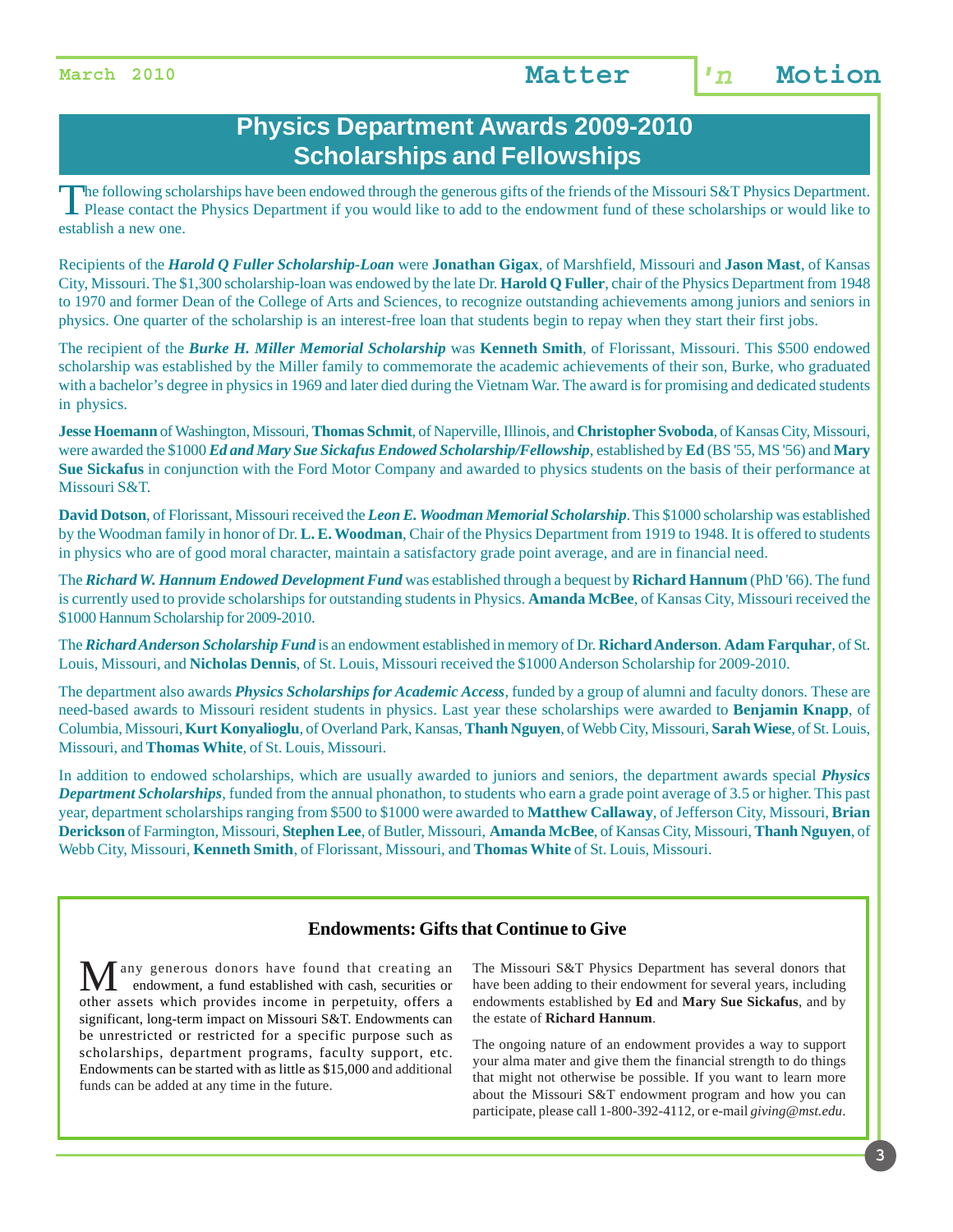# **Report from the SPS**

The Missouri S&T chapter of the Society of Physics Students-<br>had another active year in 2009. Our annual picnic was October<br>16. We planned for the picnic to be at Schuman Park, but the 16. We planned for the picnic to be at Schuman Park, but the weather was so crazy (raining off and on) that we moved it to the Fuller Library in the Physics building. The food was still good, and it was a great turnout for SPS. Unfortunately, because of the rain we were not able to experience our annual volleyball defeat at the hands of Dr. **Greg Story**. We could say Dr. Story just used the rain as an excuse and skipped out because he knew he would lose, but that would be a lie.

Our fall highlight was the annual visit to Argonne National Laboratory for the National Undergraduate Symposium. **David Dotson**, **Jason Mast**, **Ethan Beck**, **Sam Stephens**, **Derek Loveless**, **Tom Schmit**, **Dan Franklin**, **Adam Farquhar**, and **Winston Carr** all participated. We toured the Advanced Photon Source, which "produces x-ray beams of unprecedented brilliance, providing scientists from around the world with one of their best research tools," and the Argonne Tandem Linear Accelerator System (ATLAS), which "was the world's first superconducting ion accelerator facility and is capable of accelerating ions of all natural elements from hydrogen to uranium."

We all attended the Symposium's keynote address "*Novel H1N1: perplexities in pandemic planning*," by Dr. **Jamie L. Stalker**, Director of the Medical Department at Argonne National Laboratory. The talk discussed pandemics, the initial concern about H5N1 Avian Flu, and the surprise at the novel H1N1 the previous spring. Tom Schmit gave his presentation of "*A signature of new physics: determining missing transverse energy in the ATLAS detector*," and Jason Mast talked on "*Fabrication of suspended nanowire structures*." After the trip concluded, Tom led us to a pizza place, to get some much-enjoyed "authentic Chicago-style pizza."

Another fall highlight was our invitation from the Admissions department to make liquid nitrogen ice cream for visitors at the fall Open House. The ice cream was the hit of the Open House. Freshman **Laura Sisken** showed for the first time her unpatented technique for making dipping dots (center photo right).

In January 2010 we elected a new slate of officers. **Winston Carr** took over **Derek Loveless** as president, **Jesse Hoemann** assumed Winston's vice president position, **Sam Stephens** replaced **Jonathan Gigax** as treasurer, and **Tom Schmit** stepped into **Nathan Glave**'s secretary position. Jonathan Gigax was named unofficial webmaster. Maybe some day our web site will have content more recent than April, 2006! (But don't hold your breath.) *--Derek Loveless, President of SPS*

**4**

*upper right: Zach Pittman, Derek Loveless middle: Laura Sisken, Nathan Glave, Zach Pittman lower right: Laura Sisken, Erin Davis page 5: SPS at Argonne*





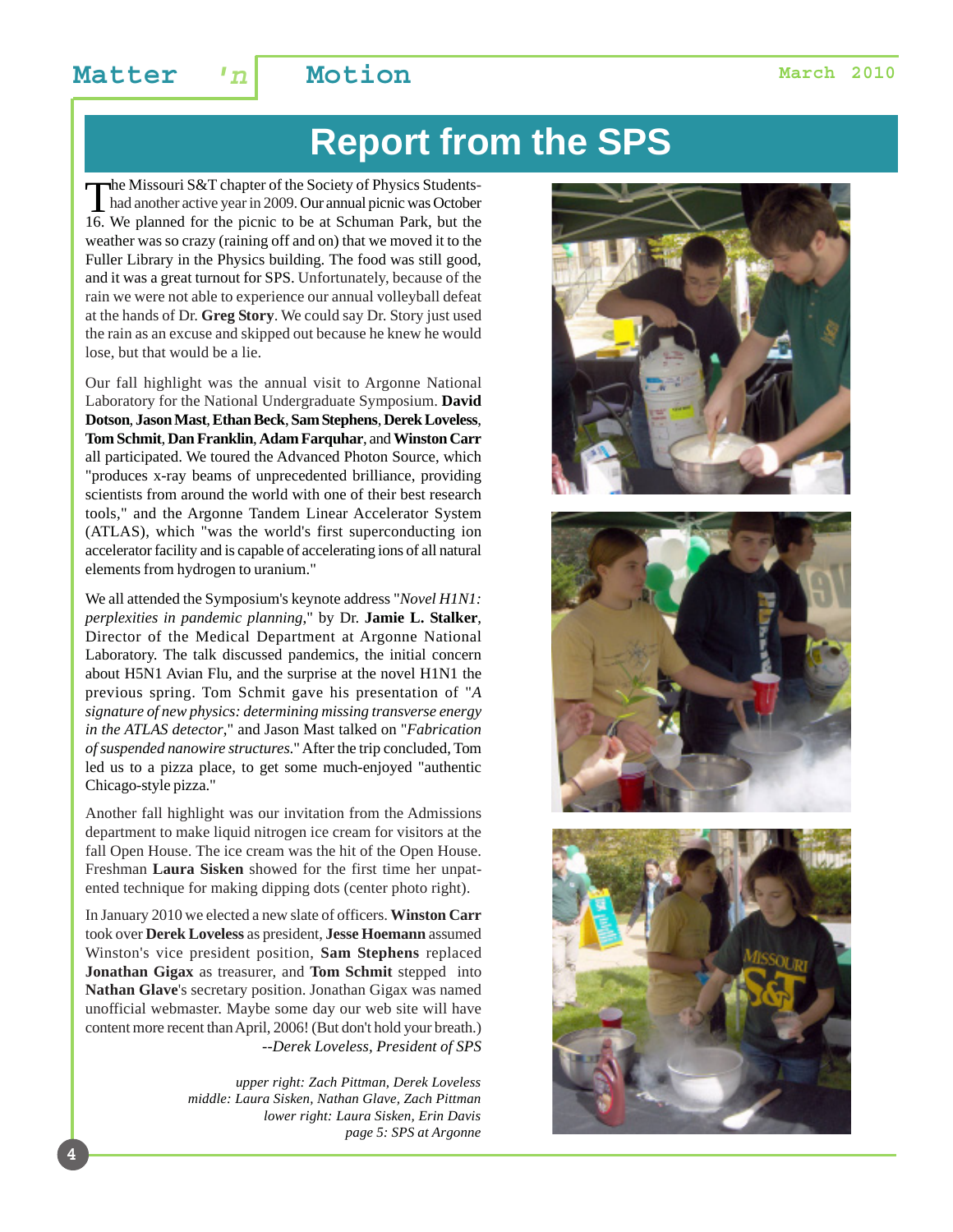# **Three Selected as Outstanding GTA's**



*Tina Dhekial-Phukan, Adam Upshaw, Dan Waddill, Sachin Sharma*

This spring the department introduced graduate teaching **L** awards to honor the outstanding accomplishments of our graduate teaching assistants. The awards were for excellence in teaching in the Fall 2009 semester, and were determined by a combination of student evaluations and teaching performance determined by the faculty overseeing the teaching laboratories where most of our graduate teaching assistants teach. Congratulations to the winners: **Tina Dhekial-Phukan**, **Sachin Sharma**, and **Adam Upshaw**. We hope this becomes a proud tradition in the department and further reinforces the department's commitment to excellence in teaching.



### **March 2010 Matter 'n Motion**

## **Congratulations to S&T's 2009 Physics Degree Recipients!**

#### **May 2009**

*Bachelor of Science*

Tara Elizabeth Biggers Joshua Vincent Cardenzana Elizabeth Ann Fiechtner Lori Elizabeth Kennedy David Michael Kimzey Melissa Ann Ray Ciaran Ryan-Anderson Christopher Evan Stolte Jake Patrick Walker

*Master of Science for Teachers*

Mark Allen Peckham

*Master of Science* Thomas Franklin Creel, Jr.

> *Doctor of Philosophy* Jason S. Alexander

Nathan Daniel Dees Jared Martin Gavin

#### **December 2009**

*Bachelor of Science* Jason Edward Mast Joshua Ramon Whitaker

*Doctor of Philosophy* Roxana Patricia Contreras (August) Allison Lynn Harris

### **Planned Giving:**

#### **Leaving a Legacy to Missouri S&T**

Tany alumni and friends have realized that a future  $\frac{1}{2}$ gift – one arranged through their will or trust – allows them to give back to their alma mater more than they ever thought possible. With careful planning, charitable estate giving can reduce your estate tax liability or transfer assets to your family at a lower gift tax cost.

Making a planned gift shows your loyalty to Missouri S&T, an institution that played a significant role in shaping your future. For more information about giving a current or planned gift, contact the Office of Development at 1-800-392-4112 or e-mail *giving@mst.edu*.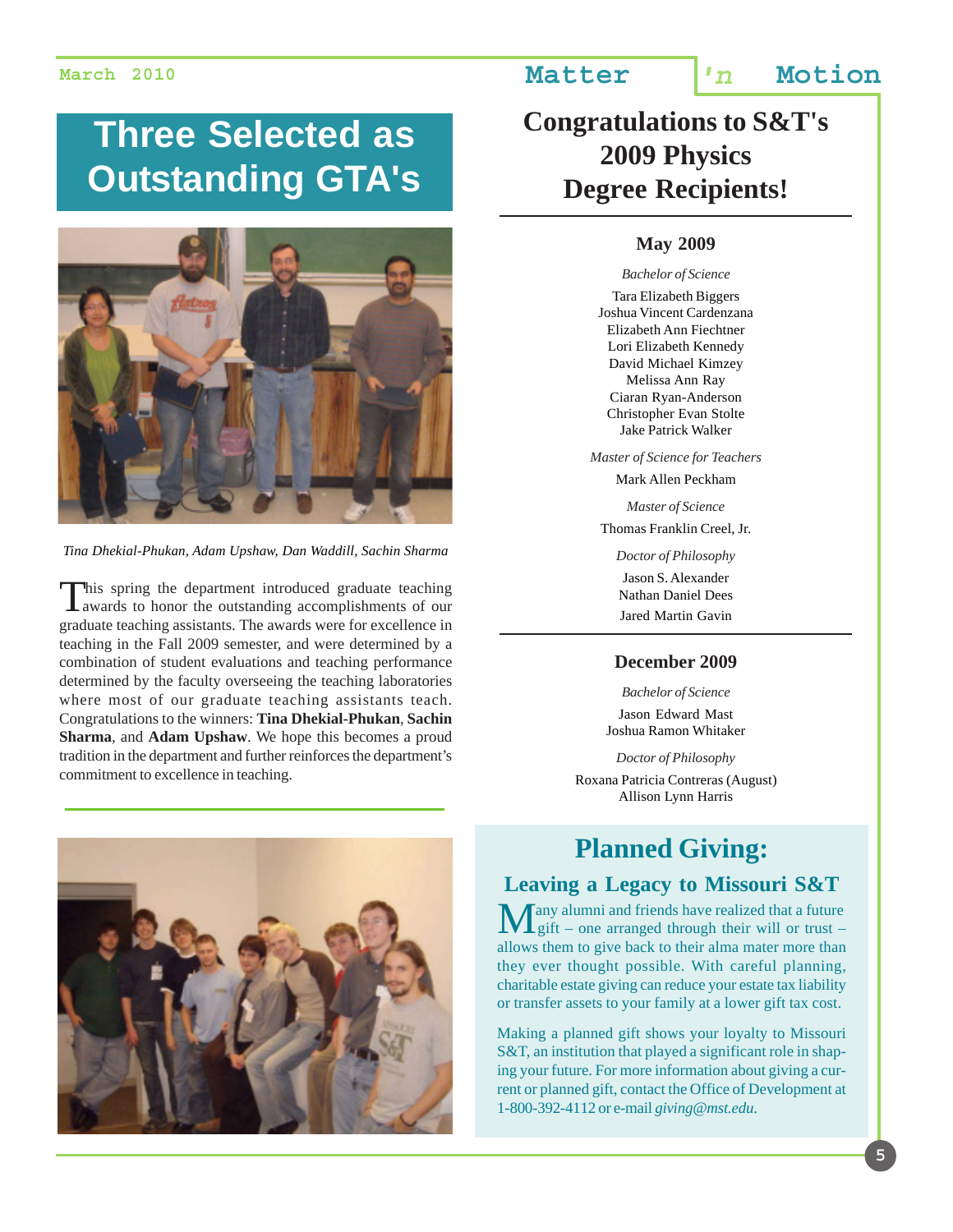## **Ralph Alexander Retires**

Ralph Alexander retired in December 2009 after 40 years of service to UMR/Missouri S&T.

Ralph received his BA in Physics from Wesleyan University in 1963, and his PhD in Physics from Cornell University in 1968. After a postdoc at the University of Freiburg in Germany, he began his career at UMR/S&T in 1970 as an assistant professor. He was appointed associate professor in 1975, and became a full professor in 1983.

Ralph's specialized in research on far infrared spectroscopy and optical properties of materials. He supervised nine PhD students, and was PI or Co-PI on grants from the US Army, McDonnell Douglas, Science Matrics, the Air Force Office of Scientific Research, the National Science Foundation, and the Research Corporation. He published more than 30 refereed papers and several book chapters.



#### **Physics Department Acknowledges Corporate Support**

The Physics Department gratefully acknowledges the support of the following corporations:

> 3M Foundation Baker Hughes Foundation Boeing Foundation Chevron Corporation Covidien General Electric IBM Lockheed Martin Corporation Reuters America Inc. Shell Oil Company Foundation Sun Microsystems

From 1983-1992 Ralph was Chairman of the Physics Department. He served as President of the Missouri Chapter of the American Association of Physics Teachers from 2000-2001 and was Chairman of the Missouri Academy of Science in 2000.

While at Missouri S&T, Ralph developed the Advanced Laboratory Teaching Methods course (Physics 404), created the Physics Honors Labs, and rewrote the introductory physics lab manuals. He received the Arts & Sciences Excellence in Teaching Award for 2005-2006, a campuswide Teaching Excellence Award for 2008- 2009, and numerous campuswide Outstanding Teaching Commendations. Ralph was PRO advisor, organized departmental Open Houses, and served as chairman of the department's Undergraduate Recruitment Committee. His contributions to the department will be missed, but we wish Ralph the best in his retirement.



## **Student Notes**

Graduate student **Aaron LaForge** has been selected to attend the 2010 annual Nobel Larueates meeting in Lindau, Germany. Only a few selected young researchers from around the world are invited to this special week-long meeting with Nobel Laureates in medicine, chemistry, and physics. Aaron's advisor is **Michael Schulz**.

Graduate student **Ola Al-Hagan** and her advisor **Don Madison** had their paper "*Deep interference minima in non-coplanar triple differential cross sections for the electron-impact ionization of small atoms and molecules*" selected by the Journal of Physics B as one of the journal's 2009 Highlights, which showcases the most exciting research published in the journal.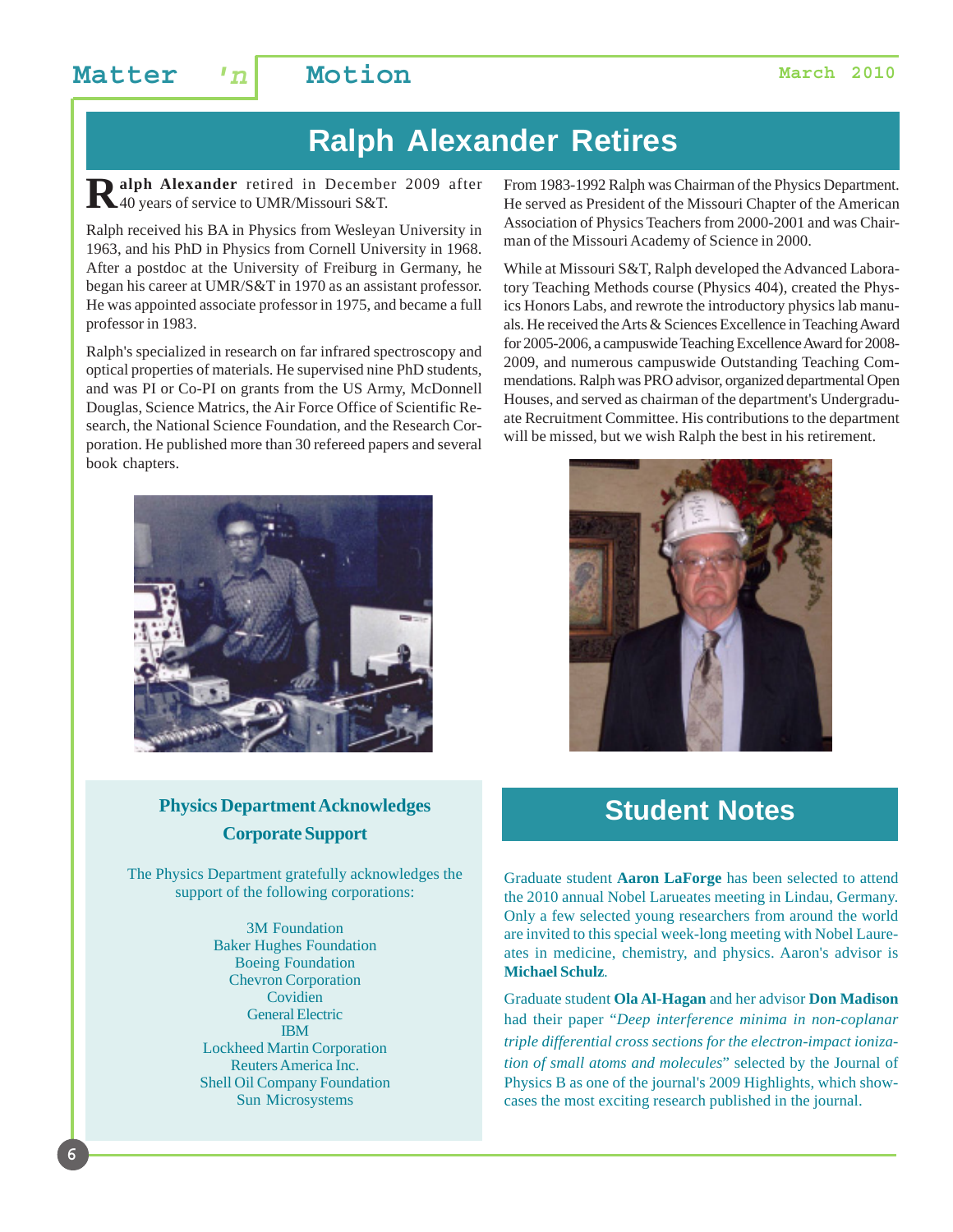## **Don't Be Too Thin If... Alumni Notes**

**Don't be too thin if you want to be super(conducting)! Super-**<br>conductivity is one of the most fascinating phenomena in

physics. It occurs in metals at very low temperatures when the electrons form Cooper pairs. These pairs move through the material without any scattering, leading to a complete vanishing of the electrical resistance.



In recent years, advances in nanotechnology have made it possible to produce nanoscale superconductors. Offering unprecedented control over system parameters, these devices provide a "laboratory" for testing fundamentals of quantum mechanics. They are also at the heart of the quantum information revolution since small superconductors are among the most promising candidates for the qbits in future quantum computers.

Superconducting nanowires with widths of about 10 nanometers can be produced by means of the ingenious molecular templating technique (see the figure to the right). Measuring their electrical resistance reveals that only sufficiently wide wires actually become superconducting while the narrower ones do not lose their



resistance to the lowest temperatures. This is caused by magnetic impurity atoms on the surface of the wire that tend to break up the Cooper pairs responsible for superconductivity.

Faculty member **Thomas Vojta**, graduate student **Chetan Kotabage** and postdoc **Jose Hoyos** (now at Duke University) developed a theory for this phenomenon. A short version was published in the prestigious Physical Review Letters 99, 230601 (2007) and a complete account just appeared in Physical Review B 79, 024401 (2009). The latter article has been prominently showcased by the American Physical Society in the journal "Physics" which is a publication dedicated to spotlighting exceptional research to help physicists and physics students learn about exciting new developments outside of their own subfields. The Viewpoint Commentary on this paper, written by **Gil Refael** from Caltech, can be found at *http://physics.aps.org/articles/v2/1*.

### **To Contact S&T Physics**

If you would like to contact us for any reason, you can reach us by phone at **(573) 341-4781** and by e-mail at **physics@mst.edu**. You might also be interested in checking out our web page, *http://physics.mst.edu*.

**Emilio Nanni** (BS '07) is working on his PhD at MIT. Emilio will be marrying Sarah Wilson on October 9, 2010 in Boston, where they both reside.

**Andrew Walters** (BS '07) graduated from the University of Oklahoma Health Sciences Center with a MS in Medical Physics in the summer of 2008. He is currently working with a medical physics group in Omaha, NE.

**Ryan Kinney** (BS '06) married **Amanda Chasteen** (BS '06, Chem. E.).Ryan is close to finishing his Masters of Engineering in Nuclear Engineering from Penn State. Ryan is a US Navy officer working in the Naval Nuclear Propulsion Program. He is currently on the Admiral's staff at headquarters located in the Washington Navy Yard, Washington DC..

**Dustin Spieker** (BS '08) is working on his PhD at Georgia Tech.

**Kevin Johnson** (BS '06) writes "finished masters degree in physics last year, went to work at the Naval Air Warfare Center - Weapons Division in China Lake, CA. Bought a house and outside of work I fly sailplanes around the Sierra for fun."

**Sara Whitbeck** (BS '07) lives in Utah and teaches math and physics at Wasatch Academy, a small international boarding school.

**Mark Dickison** (BS '05) is finishing his PhD at Boston University.

**Junfang Gao** (PhD '05) is a Medical Physics Resident at Scott & White Memorial Hospital in Temple, TX. He works with Dr. Andrew Boyer, a well-known medical physicist. His wife is still at Missouri S&T finishing her degree, and his son is in high school.

**Caleb Klapp** (MS '08) is working as an algorithms engineer at Clean Earth Technologies, LLC.

**Allison Harris** (PhD '09) is a postdoc at Kansas State University in Manhattan KS.

**Jared Gavin** (PhD '09) is an algebra instructor for the University of Arkansas-Monticello.

**Muzaffer Tabanli** (PhD '02) tells us he works on TV production and documentaries, and is producing a TV program "*Matter and Beyond*" for Ebru Televison. His wife, **Sule**, is working at a nearby high school. **Latif** is still growing. It is amazing to see how many little things Latif has learned - things that we normally think that we are born with.

**Hugh Duguid** (MS '69, *http://www.duguid.org/*) writes "after forty years at Hopkinsville Community College, Hopkinsville, KY, we retired at the end of the academic year, 30 June 2009. We will go fishing."

**Rastko Sknepnek** (PhD '04) is a Research Associate at the Materials Science & Engineering Department of Northwestern University working with Prof. **Monica Olvera de la Cruz**.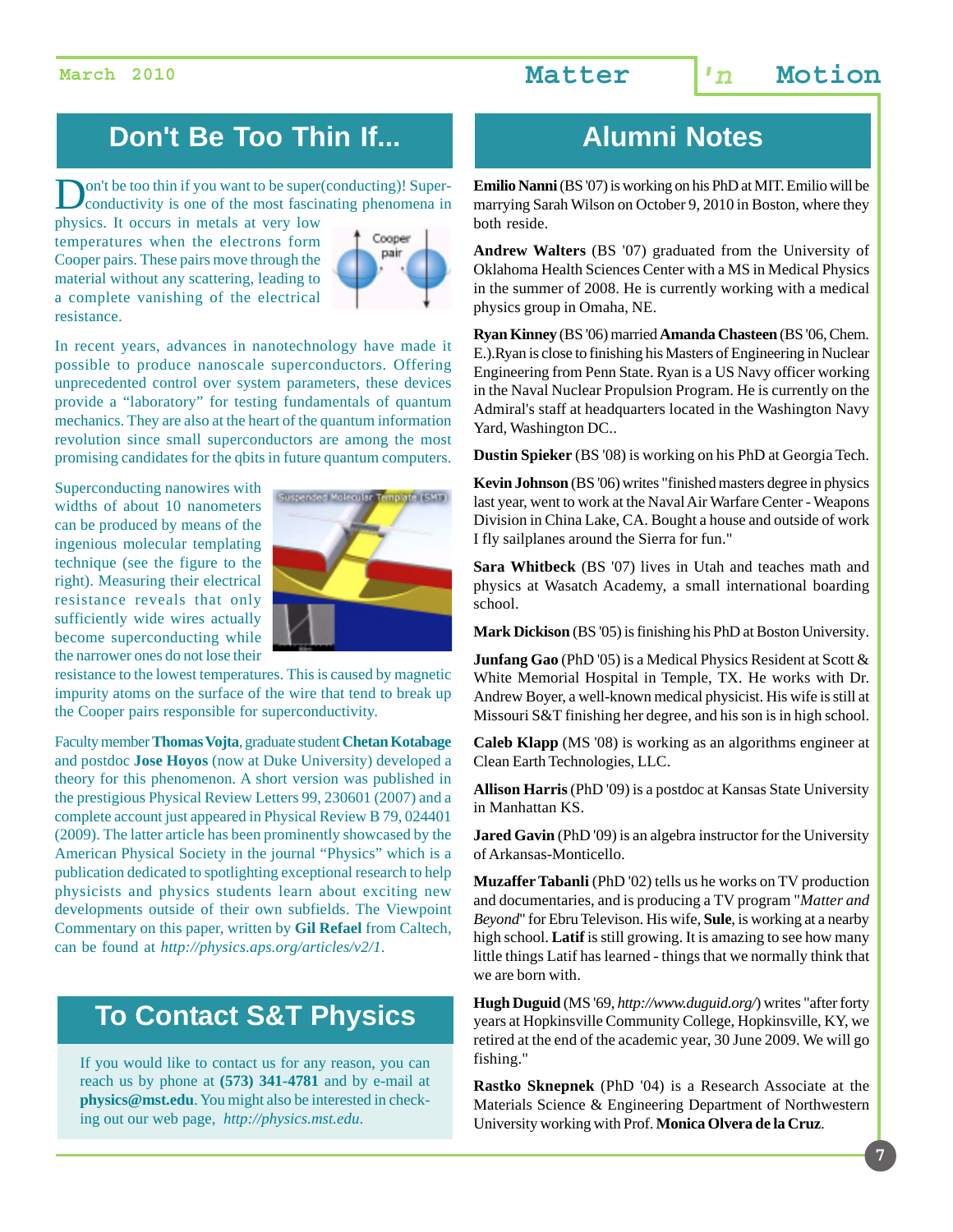## **Medvedeva Receives Faculty Research Award**

**Julia Medvedeva** was one of only ten Missouri S&T faculty members to receive a Faculty Research Award.

This new award was established to recognize faculty who have demonstrated excellence in research. Selection criteria include peer-reviewed publications, book chapters, and patents; national and international awards; research funding; supervision of graduate and undergraduate students supervised; and presentation of invited and contributed conference papers.

During 2009, Julia was PI or co-PI on four major research grants, and supervised a group consisting of one postdoctoral fellow, two graduate students, and one undergraduate. She is a recognized expert in computational physics and transparent conductors. Congratulations, Julia!



*Julia Medvedeva receiving faculty research award from Provost Kent Wray*

### **Congratulations to 2009 Physics Academic Scholars**

*Students who maintain at least a 3.50 GPA for twelve hours or more of coursework are honored for their outstanding accomplishment by being named Academic Scholars.*

#### **Spring Semester 2009**

Tara Biggers, Matthew Callaway, Joshua Cardenzana, Winston Carr, Nicholas Dennis, Brian Derickson, David Dotson, Adam Farquhar, Elizabeth Fiechtner, Jonathan Gigax, Jesse Hoemann, Lori Kennedy, David Kimzey,

# **Magnus, Johnson Come Back for Homecoming**

**Sandra Magnus** (BS '86, MS EE '90) and **John Johnson** (BS '99) visited the department for homecoming 2009.

Magnus returned to Earth in March, 2009, after 4.5 months and 50,304,000 miles aboard the International Space Station. In contrast, Johnson only had to travel from Honolulu, Hawaii, for his visit to Rolla.

During their visit, Sandra (center, top picture) and John (center, bottom picture) spent a lunch hour with undergraduate and graduate students. The hour was far too short for all the lively discussions that needed to take place. Later, Magnus gave a Homecoming keynote speech (see *http://news.mst.edu/2009/10/ nasa\_astronaut\_sandra\_magnus\_t.html*) and Johnson presented the department's Homecoming Colloquium (see page 13).



Benjamin Knapp, Kurt Konyalioglu, Jason Mast, Amanda McBee, Thomas Schmit, David Skinner, Christopher Svoboda, Thomas White, and Sarah Wiese.

#### **Fall Semester 2009**

Tara Biggers, Matthew Callaway, Joshua Cardenzana, Brian Derickson, David Dotson, Adam Farquhar, Elizabeth Fiechtner, Jonathan Gigax, Jesse Hoemann, Micah Johnston, Lori Kennedy, David Kimzey, Benjamin Knapp, Kurt Konyalioglu, Stephen Lee, Lane Martin, Jason Mast, Andrea McBee, Melissa Ray, Lauren Rich, Ciaran Ryan-Anderson, Thomas Schmit, Christopher Svoboda, Jake Walker, Thomas White, and Stephen Yeo.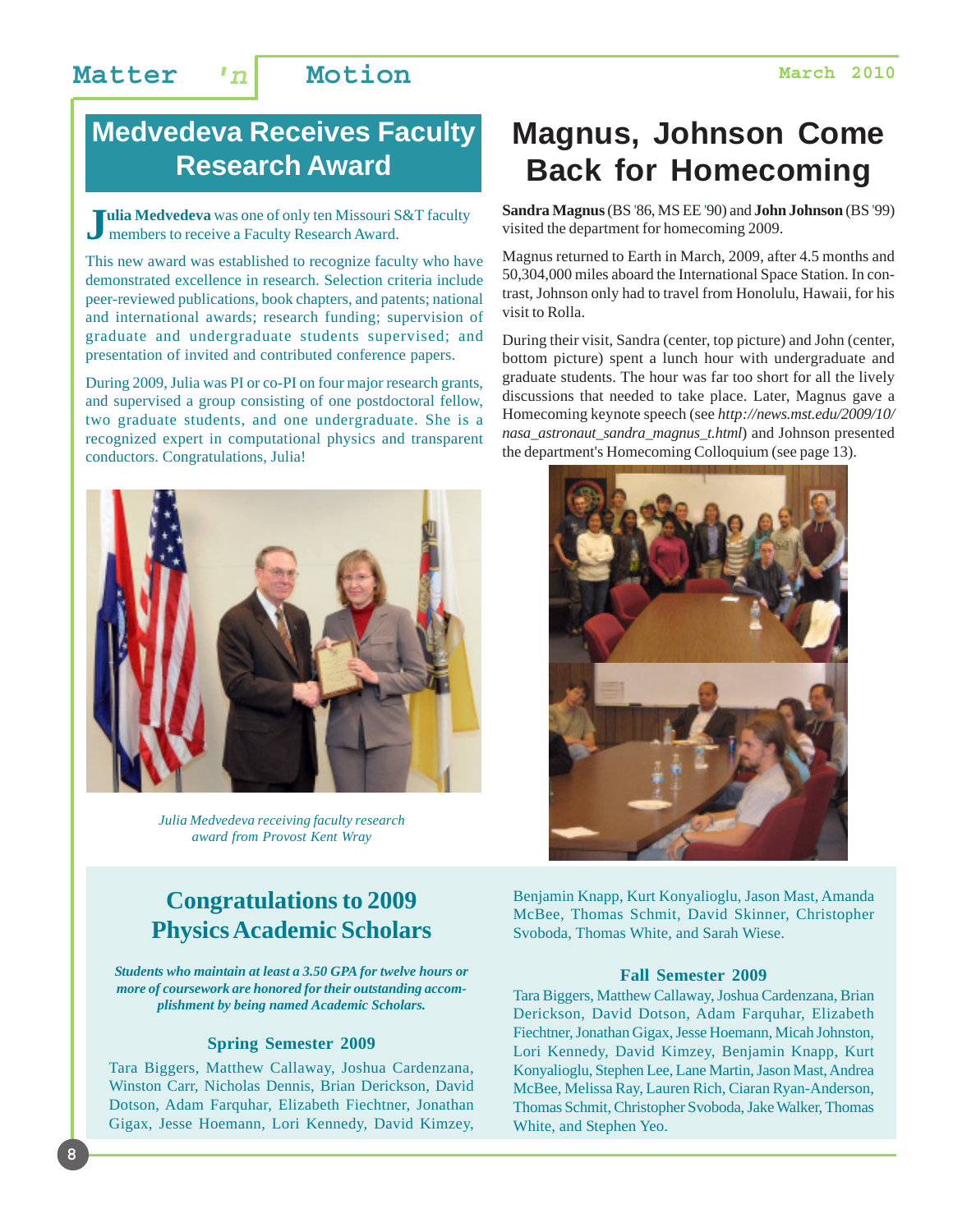## **S&T-UMSL Cooperative Agreement Renewed**

On April 2, 2009, the cooperative Ph.D. program in physics<br>
between Missouri S&T and the University of Missouri-St. Louis was renewed at a brief signing ceremony attended by representatives of both departments and both campuses. The joint degree program was initially approved in 1988, and the first Ph.D. degree was awarded in 1995. In spring 2009, the 20th Ph.D. from the program was awarded. Under the program, Ph.D. students from UMSL have faculty from Missouri S&T physics faculty on their Ph.D. committees. The departments also trade hosting a joint meeting of the departments every third semester that is highlighted by a graduate student research competition. The results of these meetings have been featured in past newsletters. The renewal was needed to reflect changes in administrative structure at Missouri S&T, additions in graduate course offerings, and to introduce reduced fees for UMSL students in the program.



*Front Row: UMSL Provost Glen Cope, UMSL Chancellor Tom George, S&T Chancellor Jack Carney, S&T Provost Kent Wray Back Row: UMSL Chair Bruce WIlking, Professor Sonya Bahar, UMSL Vice Provost Judith Walker de Felix, Dan Waddill, Ron Bieniek*

## **"He Did Good"**

It is with great pleasure that I inform you that **John**<br>**Johnson**, one of our former physics majors (BS Dec '99) has **Johnson**, one of our former physics majors (BS Dec '99) has "done good." He was recently offered tenure-track assistant professorships at two institutions: Princeton University and California Institute of Technology. Although an understandably tough choice, John has decided to take the position in Cal Tech's Department of Physics, Mathematics & Astronomy, where he is currently an Assistant Professor of Astronomy.

I well remember when John came into my office while he was taking Physics 23 to discuss the results of his first test. He was a mechanical engineering major at the time. After many subsequent dialogs in my office and in the Physics Learning Center, John switched to being a physics major. Let us just say he took off in his new academic milieu. He did REUs at Duke and Cal Tech. He was also one of the best Peer Learning Assistants we have ever had in the PLC. And his personality was (and continues to be) robust.

After graduating from Rolla, John went to graduate school at

Berkeley in astronomy. He received campus awards for his teaching and for establishing The Astronomy Learning Center (TALC, "for that itchy, scratchy feeling in astronomy*"*), inspired by our Physics Learning Center. John and I even had a joint poster at an APS meeting on success of the learning centers.



John received a personal NSF postdoctoral fellowship to pursue his research in exoplanet observational astronomy at Hawaii's Institute of Astronomy and premier Mauna Kea Observatory. He subsequently was the winner of a NASA Sagan Postdoctoral Fellowship. Besides his research publications in the Astrophysical Journal, John continues to display his outreach skills through several articles in popular astronomy magazines and journals.

John is married to lovely wife Erin and has two sons: Owen and Marcus. I urge you to visit his homepage at *http:// www.ifa.hawaii.edu/~johnjohn/*. His current email address is *johnjohn@ifa.hawaii.edu*.

Like I said, John's done good. We influenced him along the way.

*– Ron Bieniek*



*John, Owen, and Marcus*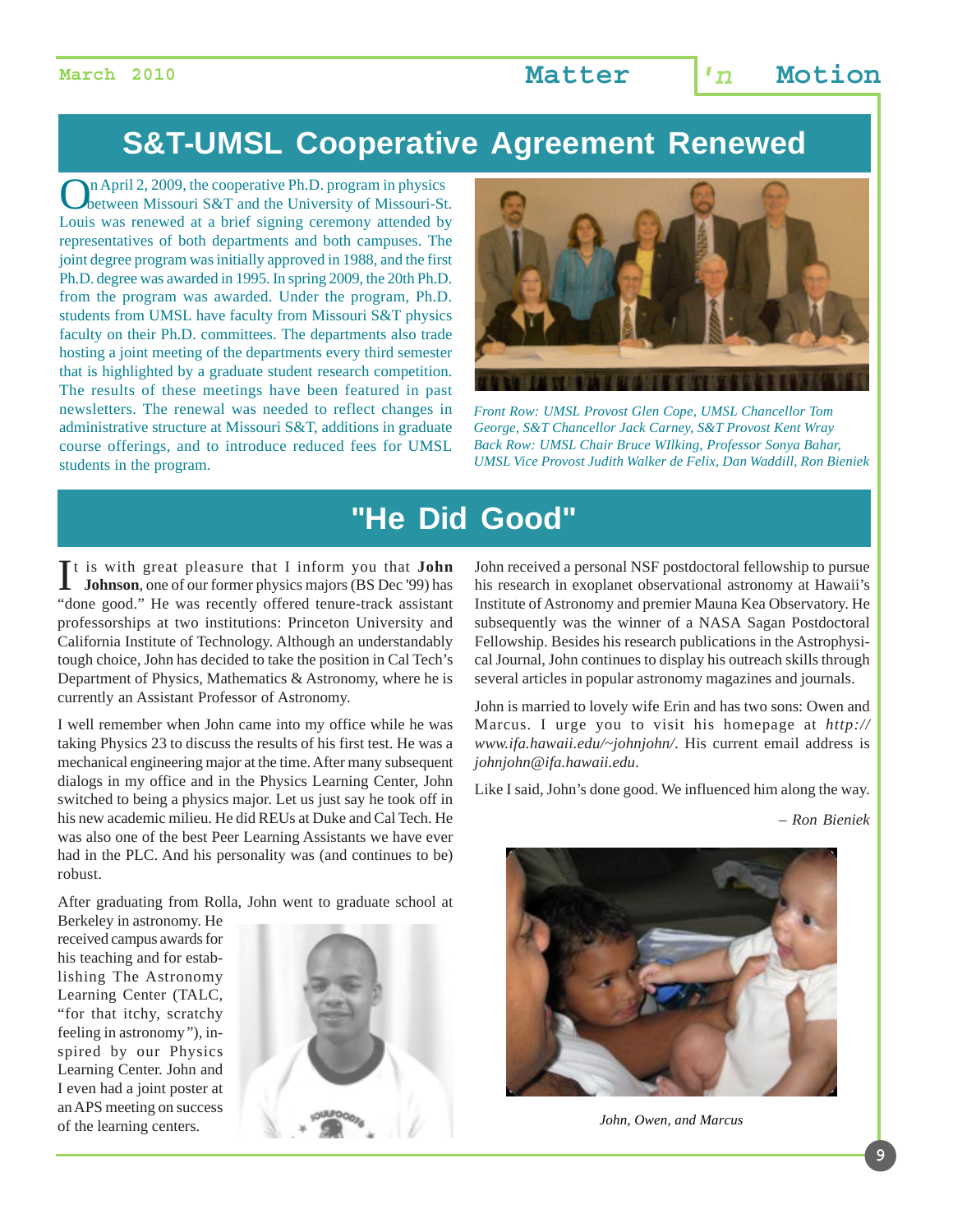# **The Physics Department gratefully acknowledges the support of the following alumni and friends.**

#### **Donations over \$100:**

Harro Ackermann Mary Alice Anderson Daniel J. Arbini Kenneth E. Arnett Dr. Frederick K. Baganoff Mark Jeffery Barnhart Dr. Howard L. Brooks Dr. Gavin Douglas Buffington Lewis K. Cappellari Carmen Carney Dr. Stephen D. Christiansen David S. Darr Estate of Loretta Dauwe David C. Davisson Kenneth L. Dufner Ronald C. Epps Clayton E. Evans Steven R. Frey, Jr. Thomas K. Gaylord Glen R. Gettemeyer Steven R. Goldammer Harvey C. Guinn Dr. Barbara N. Hale Edward B. Hale Daryl C. Hatfield Douglas A. Heatherly Jon Mark Holdman Thomas K. Holley James O. Hornkohl Dr. Robert E. Hufft, Jr. Dennis C. Johnson Jeffrey B. Johnson Thomas M. Jordan Dr. Mark Jursich Dr. Jerry Kiefer Erika G. Kisvarsanyi Dr. James I. Latham James E. Lawler Charles C. Limbaugh Hulen H. Luetjen Don Madison Dr. Daniel B. Marsh Roger E. May Donald I. Meyer Brian G. Millburn Michael J. Mochel Kevin Daniel Moll Dr. David Patrick Moore

**10**

Amy Leigh Jones Morriss Charles A. Myers Charles W. Myles, Ph.D Charles J. Neumann, Jr. Charles S. Nichols Arthur L. Nickless Michael Lee Noble Ronald E. Olson David L. Pannone Paul E. Parris Dr. Daniel N. Payton, III Norman H. Pond Wayne Kevin Portwine J. Scott Price Donnie W. Priest Dr. Frederick H. K. Rambow Roger L. Reagan Dr. Donald A. Reago, Jr. Dr. John R. Rogers Frank E. Salter Dr. Larry A Sansoucie Jeffrey Paul Schroeder Dr. Robert O. Schwenker Dr. Richard H. Shields Dale R. Shull Bart Wayne Smith Dr. Robert T. Smith Arthur M. Soellner Shirley K. Spindle Kenneth B. Steinbruegge Dr. Edward Franklin Stephens, IV Dr. Edward E. Stepp John H. Stevens Curtis Steven Stratman Ron L. Thompson Bradley D. Towery Joey K. Tuttle Millard K. Underwood, Jr. Dr. Raymond James Vandiver Dr. Michael A. Vietti Agnes Vojta George D. Waddill Jay Andrew Wallmark Terrence R. Ward August C. Weisler, Jr. Dr. Gerald Wilemski Paul C. Yue

#### **Donations under \$100:**

Dr. Gregg W. Adams Barbara H. Altman Bruce C. Anderson Eugene M. Aufdembrink Sandra L. Bax Gary D. Bickel John S. Bosnak Mack A. Breazeale Bradley A. Brown Micah Elliott Burgdorf Charles E. Byvik Robert E. Caldwell Dr. James P. Canner Dr. John C. Carstens Charles H. Church Patrick L. Cole Richard L. Dalrymple Suzanna Jo Edwards Robert A. Fletcher Robert M. Flick Roger Keith Foehrweiser Matthew Christopher Fritts Alexandre Frohlich Julie Anne Gamble Charles W. Haggans Carol V. Hanrahan Stanley S. Hansen, II William E. Haymes Carol E. Henderson-Kuhn Wayne E. Holland Theodore C. Huff William M. Hughes Dr. Jerry G. Johnson Harris C. Jones Dr. J. Daniel Jones Mark A. Jones Jessica Joy Kerr John V. Knopp Kurt Thomas Koch Franklin W. Kone Dr. Danny J. Krebs Terrence A. Leigh DeAnn Lewis Robert Wells Lowe Rex A. Mann Dr. Gaya Kanishka Marasinghe Jon D. Mastin John L. McDaniels

John W. McGuire Dr. Thomas J. McMahon David L. Meier Dr. Luzheng Meng Steven A. Mezines Dr. Sanjay Ramnaresh Mishra William F. Munson Jon R. Nance Emilio Alessandro Nanni Lawrence A. Newquist Eric J. Norman Dr. Robert R. Nothdurft Larry D. Oppliger Dr. Raymond E. Paul Larry J. Peery Daniel H. Perkins Charles C. Polly Matthew Nathan Pritzker Kathy A. Rages Rodney O. Randoll Nancy L. Ranek Donald G. Rathbun Dr. Emmett R. Redd Arthur J. Reetz Carl T. Reichert John R. Reiter Lauren E. Rich Michael R. Ruhland Gary S. Sammelmann Richard S. Schwentker Carl B. Sigler, III Dr. Gerald K. Sirotiak Dr. James G. Smith Steven Lee Smith Gary E. Staats Kenneth M. Stephens Robert M. Stovall John Lester Tappmeyer Richard D. Thom John L. Thompson Dr. Robert E. Thurman Terry R. Tucker Zu-En Wang James T. Willcutt David J. Wolters F Matthew Woodward Gary K. Woodward Gary G. Wooley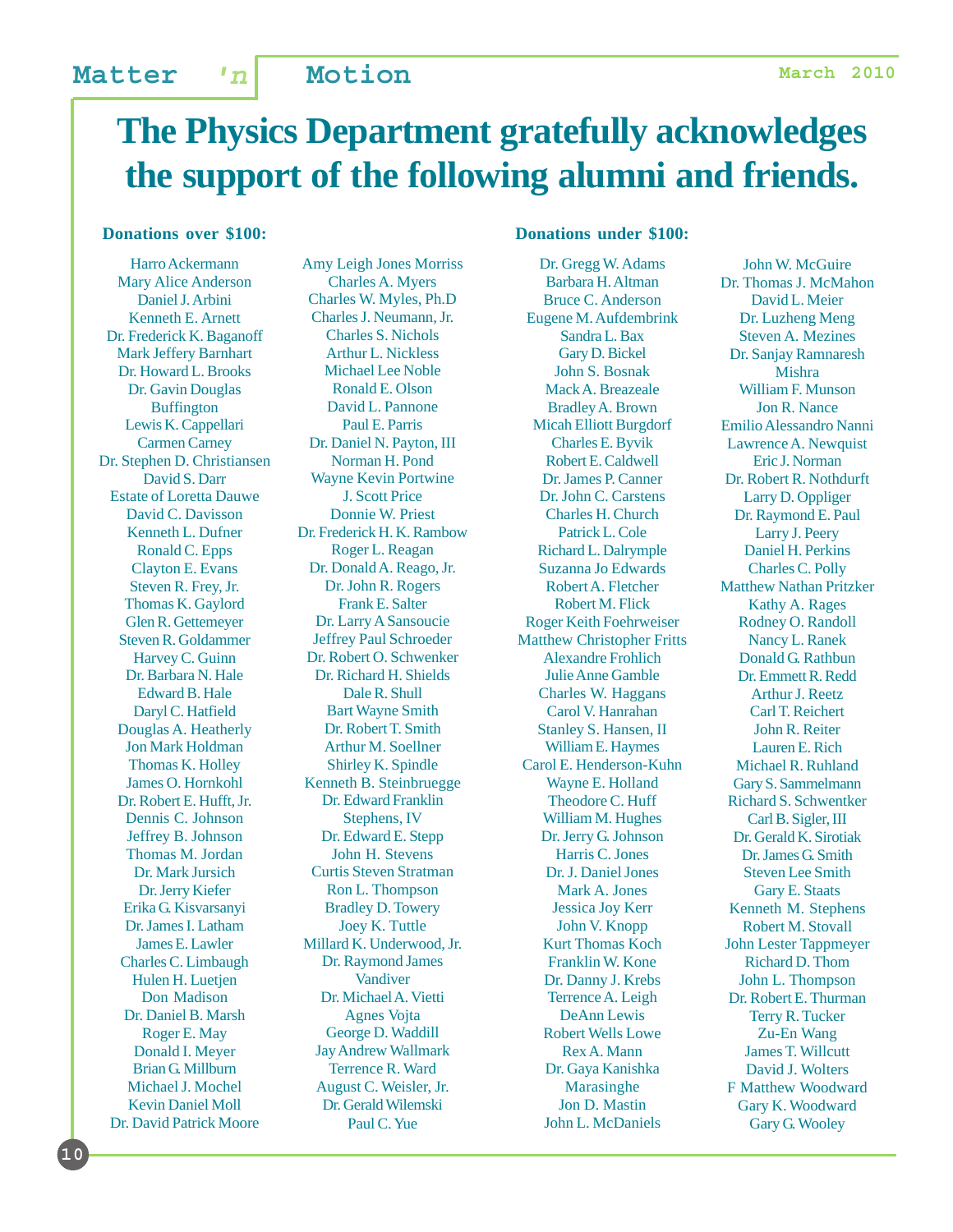## **Phonathon 2010**

Mark your calendars! On April 8, 11, 12, 13, and 14 this year a dedicated group of our students will be calling to ask for your assistance. With new scholarships made possible by a dedicated group of our students will be calling to ask past phonathon donations the department has been able to more than double undergraduate enrollment since Spring 2005. This year we continue to work towards our goal of 100 undergraduate and graduate majors. Every dollar you can give for scholarships and graduate fellowships will greatly assist the department in its aggressive recruitment plan, and will be greatly appreciated. In addition, in this time of shrinking state support for higher education our department, along with all academic units, are more reliant than ever upon the generosity of our alumni to continue to provide the outstanding education we are known for. Your continued support will also allow us to maintain instructional supplies and resources in our classes, and support the efforts of our outstanding faculty and students.

A total of 202 alumni and other donors committed \$167,896 in donations to the MSM-UMR-Missouri S&T Physics Department last year. Last year's fundraising Phonathon raised \$17,535 with an average gift of \$104 from 168 donors. The department greatly appreciates your generosity, which helps to support scholarships and student activities like the Society of Physics Students.

## **An Untimely Demise?**

It is rumored that Professor **Ron Bieniek** met with an un-<br>timely demise at the hands of an ex-Physics 23 student during timely demise at the hands of an ex-Physics 23 student during the Theatre department's production of *Sweeney Todd: the Demon Barber of Fleet Street*.

Although the production took place during the Spring, 2009 semester, at the current time we are unable to either confirm or disprove this rumor. If any of our readers has further information, please contact the department at *physics@mst.edu.*



#### **Missouri University of Science and Technology Students & Alumni: In Press**

The following journal articles which appeared over the last year feature work by Missouri S&T undergraduate students, graduate students,<sup>2</sup> or alumni<sup>3</sup> under the supervision of Missouri S&T faculty.

"*Dual-periodic photonic crystal structures*," A. Yamilov and M. Herrera,3 in **Recent Optical and Photonic Technologies**, Ed. K. Y. Kim, INTEH, (2010).

"Three-body dynamics in single ionization of atomic hydrogen by 75 keV proton impact," A. C. LaForge,<sup>2</sup> K. N. Egodapitiya,<sup>2</sup> J. S. Alexander,<sup>3</sup> A. Hasan, M. F. Ciappina, M. A. Khakoo, and M. Schulz, Phys. Rev. Lett. **103**, 053201 (2009).

"Infinite-randomness quantum critical points induced by dissipation," T. Vojta, C. Kotabage,<sup>2</sup> and J. A. Hoyos, Phys. Rev. B **79**, 024401 (2009). Selected as an Editor's Suggestion and featured in a Viewpoint Commentary by **G. Refael**, Physics **2**, 1 (2009).

"Infinite-randomness critical point in the two-dimensional disordered contact process," T. Vojta, A. Farquhar,<sup>1</sup> and J. Mast,<sup>1</sup> Phys. Rev. E **79**, 011111 (2009).

"*Absorbing-state phase transitions on percolating lattices*," M. Y. Lee<sup>2</sup> and T. Vojta, Phys.Rev. E **79**, 041112 (2009).

"*Tuning the properties of complex transparent conducting oxides: role of crystal symmetry, chemical composition, and carrier generation*," J. E. Medvedeva and C. L. Hettiarachchi,<sup>3</sup> Phys. Rev. B 81 125116 (2010).

"*Atomic and molecular signatures for charged particle ionization,"* O. Al-Hagan,2 C. Kaiser, D. H. Madison and A. Murray, Nature Physics **5**, 59 (2009).

"*Treatment of ion–atom collisions using a partial-wave expansion of the projectile wavefunction,"* T. G. Wong, M. Foster,3 J. Colgan and D. H. Madison, Eur. J. Phys. **30** 447 (2009).

"*Triple differential cross sections for the electron-impact ionization of H2 molecules for equal and unequal outgoing electron energies,"* J. Colgan, O. Al-Hagan,2 D. H. Madison, C. Kaiser, A. J. Murray, and M. S. Pindzola, Phys. Rev. A **79**, 052704 (2009).

"*Deep interference minima in non-coplanar triple differential cross sections for the electron-impact ionization of small atoms and molecules,"* J. Colgan, O. Al-Hagan,<sup>2</sup> D. H. Madison, A. J. Murray and M S Pindzola, J. Phys. B: At. Mol. Opt. Phys. 42 171001 (2009). Selected for inclusion in Journal of Physics B 2009 Highlights of the Year, which showcases the most exciting research published in the journal.

"Dynamical (e, 2e) studies of formic acid," C. J. Colyer, M. A. Stevenson, O. Al-Hagan,<sup>2</sup> D. H. Madison, C. G. Ning and B. Lohmann, J. Phys. B. 42 235207 (2009).

"(e,2e) study of two-center interference effects in the ionization of N<sub>2</sub>," L. R. Hargreaves, C. Colyer, M. A. Stevenson, B. Lohmann, O. Al-Hagan,<sub>2</sub> D. H. Madison, and C. G. Ning, Phys. Rev. A **80**, 062704 (2009).

"Four-body model for transfer excitation," A. L. Harris,<sup>3</sup> J. L. Peacher, D. H. Madison, and J. Colgan, Phys. Rev A 80, 062707 (2009).

"Low-energy symmetric coplanar and symmetric non-coplanar (e,2e) studies from the 3a<sub>1</sub> state of H<sub>2</sub>O," K. L Nixon, A. Murray, O. Al-Hagan,<sup>2</sup> D. H. Madison, and C. Ning, J. Phys. B. **43**, 035201 (2010)*.*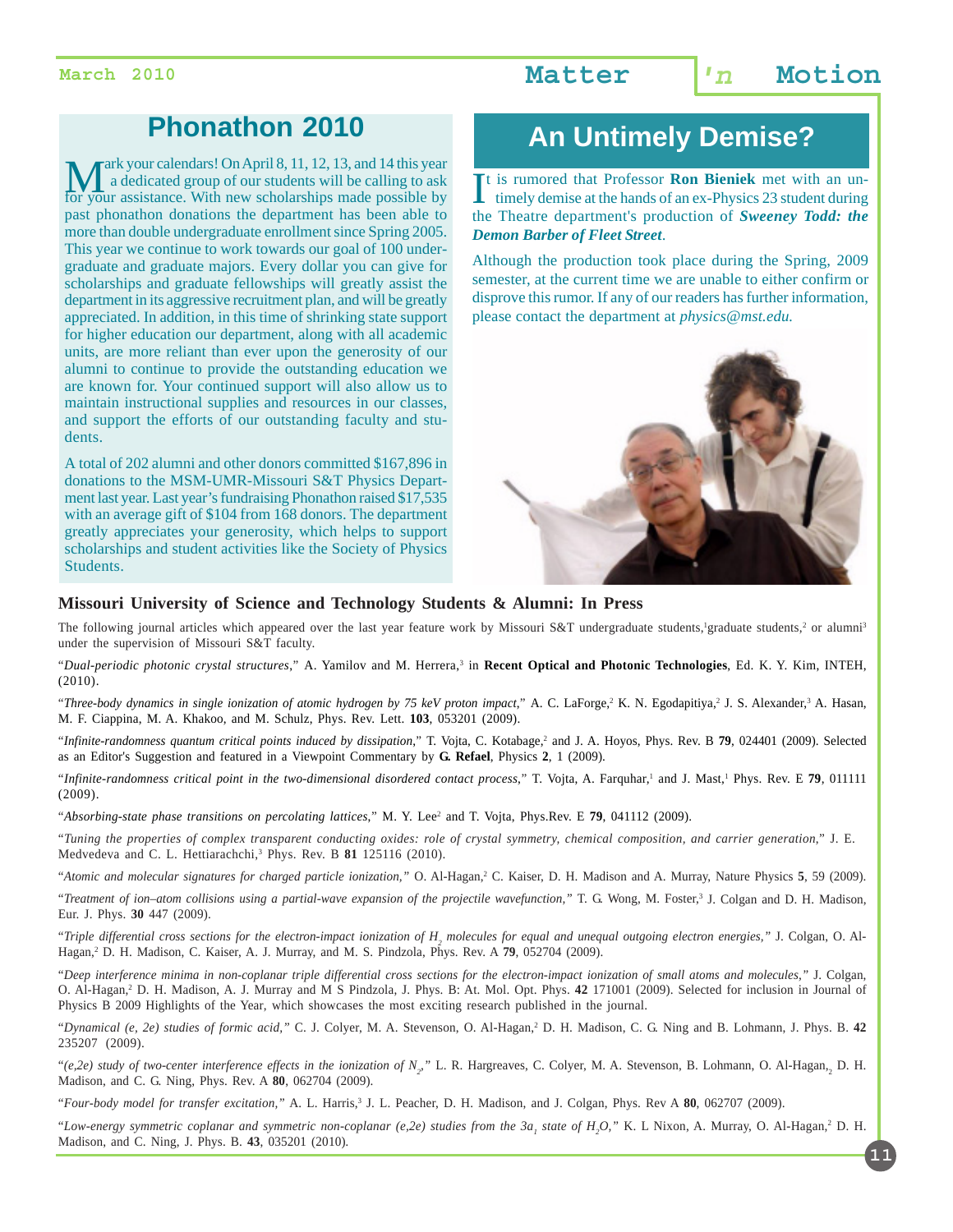# **Three Awarded Professional Degrees**

The department awarded three professional degrees in 2009. At the May commencement, Drs. **John Daniel Jones** and **Franklin D. Schowengerdt** were awarded professional degrees in physics.

Dan Jones received his BS in physics from North Georgia College, his MS and PhD in physics from UMR in 1971 and 1974 respectively. He began his professional career as a member of the technical staff at Teledyne Brown Engineering. He moved to General Research Corporation and then Nichols Research Corporation before joining Radiance Technologies in 2006. He is currently executive vice president of Radiance Technologies.



*Dan Jones*

Dr. Jones has nationally recognized, expert knowledge in Strategic Defense Systems as demonstrated through his selection as a key panel member for a number of USASMDC/BMDO(MDA) studies.

Dan was director and lead Principal Investigator for the USASMDC Joint Center for Technology Integration's Robust Enhanced Decoy Elimination and Mitigation Study. The study defined candidate counter-counter measure system concepts and provided technical assessments of system elements. The Mini Kill Vehicle Concept was further refined and quantified through this study.

Dan also served as the technical director for the Exoatmospheric Discrimination Simulation. The program objective was to develop simulations for system level discrimination assessments of multiple optical sensors, high-density threats, multiple pen aid types, and tens of thousands of objects.

Frank Schowengerdt received his BS, MS, and PhD in physics from UMR in 1966, 1967, and 1969 respectively. After a short stay at the University of Nebraska-Lincoln, Frank joined the physics faculty at Colorado School of Mines in 1973. At Colorado School of Mines he served in many capacities including as Head of the Physics Department, Vice President for Academic Affairs and Dean of Faculty, Chairman of the Board, Colorado Advanced Materials Institute, and Director, Center for Commercial Applications of Combustion in Space.



*Frank Schowengerdt*

In 2003 Frank became Program Executive of Space Product Development for NASA. He was responsible for the Space Product Development program that oversees the Research Partnership Centers (RPCs), which are cooperative research and development centers located at universities around the U.S. Research sponsored in these centers includes advanced materials, biotechnology, communications, electronics, energy conversion and storage, imaging, pharmaceutical development, space medicine, space power, spacecraft technology and thermal control. As of 2005, the RPCs' total operating budgets were in excess of \$80 million.

Frank founded and directed CCACS, which is an RPC specializing in applied research and development in combustion-related phenomena and processes, including fundamental combustion, catalytic combustion, flame synthesis of powders, fire suppression and combustion synthesis of advanced materials. This center grew from a small seed grant to a \$5 million enterprise over the course of six years.

Frank is currently president of SpacePartnerships.com, a company specializing in creating and promoting partnerships between industry, academia and government for the purpose of commercializing space.

At the December commencement, Dr. **Jonathan H. Waters** was awarded a professional degree in physics. Jon received his BS in physics from UMR in 1981 and an MD from George Washington University. Dr. Waters has had a highly successful career in the medical profession.

Waters has held numerous academic and non-academic positions and is currently the Chief of Anesthesia Services at the Magee Women's Hospital at the University of Pittsburgh Medical Center, as well as a visiting



*Jonathan Waters*

Assoc. Prof. at the University of Pittsburgh School of Medicine, and the Medical Director of the University of Pittsburgh Health System Perioperative Blood Management Program.

Jonathan developed the first American Association of Blood Banks accredited autotransfusion program in the U.S, and he is the President for the Society of Blood Management. He has held offices in numerous professional and scientific societies, published 36 refereed papers, 4 book chapters, 4 invited papers, and edited 2 books. He is actively involved in medical education and research, and served as a medical officer in Operation Desert Shield/Storm.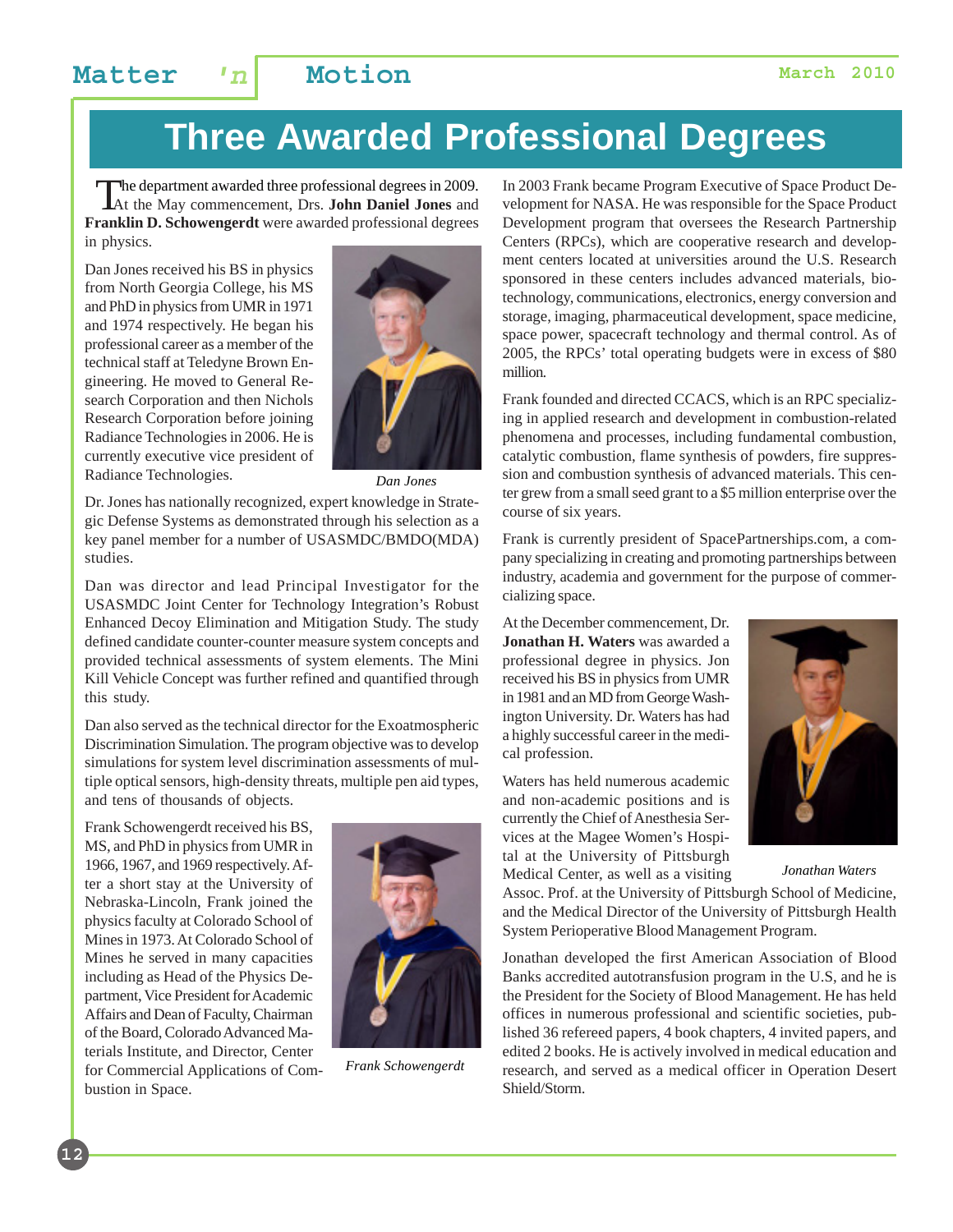# **Frontiers in Physics Colloquium Series**

The 2009 *Frontiers in Physics Colloquium Series* began in January with Dr. **Andrea Markelz** of SUNY Buffalo, who spoke on "*Correlated motion and protein dynamics: what terahertz spectroscopy tells us*." She was followed by Dr. **Timothy Gay** of the University of Nebraska, who gave his famous talk on "*Football physics.*" Tim's talk was just in time for Super Bowl week. Next up was Dr. **James Colgan** of the Los Alamos National Laboratory, who discussed "*Atomic physics using highperformance computing*." In February we were visited by Dr. **Carl M. Bender** of Washington University in St. Louis who talked about non-Hermitian quantum mechanics in "*Making sense of non-Hermitian hamiltonians*."

In March, we hosted Dr. **Mariana Bertoni** of MIT, who spoke about "*Defect engineering of solar cell materials*." She was followed by Missouri S&T's Dr. **Amitava Choudhury** who told us of the "*Many virtues of transition metal phosphates: magnetic porous solids to Li-ion batteries*."

April brought four visitors to our department, starting with Dr. **John Tanis**, of Western Michigan University, who spoke on "*Fast electron and ion transmission through insulating nano- and microcapillaries."* Dr. **Ray Arvidson** of Washington University in St. Louis then gave a fascinating presentation on the search for water on Mars in "*The Phoenix lander mission: a trip to the frozen arctic of Mars*." April concluded with Dr. **Peter J. Mohr** of

the National Institute of Standards and Technology in Gaithersburg, Maryland, who enlightened us on how fundamental the fundamental constants really are in "*The status and future of fundamental constants,*" and Dr. **Vasily Astratov***,* of the University of North Carolina-Charlotte, who spoke on "*Optical Transport Phenomena in Coupled Spherical Cavities."*



*Ray Arvidson*

The busy April of our spring series concluded with the Thirty Eighth Annual Harold Q Fuller Prize Colloquium, which was run again as a poster competition. Details of the Fuller competition appear in a separate article on page 15.

The colloquium series resumed in the fall with 11 colloqia in a variety of subfields of physics. First up in September was Dr. **Maarten DeKieviet**, Heidelberg University*,* Germany*,* with a talk titled "*From Newton to Casimir and back: fundamental physics using atomic beam spin echo*." Dr. **Klaus Woelk** from the Chemistry department at Missouri S&T talked about "*Novel toroid cavity techniques for in situ NMR spectroscopy and imaging studies.*"

During a busy month of October, Dr. **Jeffrey Catalano** from Washington University in St. Louis, reported on "*Interfacial Water Ordering, Complex Ion Adsorption, and Redox-Driven Nanoscale Transformations at Mineral-Water Interfaces*." He was followed by Dr. **Stephan DeBievre**, Universite des Science et Technologie de Lille, who told us about "*The Unruh effect revisited*." Dr. **Sergey Skipetrov**, of France's Centre National de la Recherche Scientifique talked about "*Anderson localization of classical waves.*"Alumnus Dr. **John Johnson** (BS '9), who received his PhD from UC Berkeley and is currently an NSF Postdoctoral Fellow at the University of Hawaii Institute for Astronomy, talked about his career and his search for planets orbiting other stars during an invited homecoming colloquium "*The Golden Age of exoplanet spin-orbit measurements*." October concluded with a colloquium by Dr. **Gregory Stewart,** of the University of Florida who gave us an insider's view on the race to synthesize novel high-T<sub>c</sub> superconductors in "*The new iron age - superconductivity in an odd place*."

The November schedule included two visitors and one homegrown colloquium. Dr. **Gavin King**,University of Missouri-Columbia, told us about, "*A precision force microscope for biophysics*." We learned about precision measurements of the magnetic moment of the electron in "*Tests of fundamental symmetries at low energies,*" by Dr. **Gerald Gabrielse** of Harvard University. Continuing a new tradition, the department celebrated the awarding of the 2009 Nobel Prizes with lectures by our own **Alexey Yamilov** and **Thomas Vojta**, on "*The 2009 Nobel prize in physics*."

In December our colloquium series concluded with the Sixteenth Annual **Laird D. Schearer** Prize Colloquium, which saw four presentations by the finalists (see page 14).



*John Johnson*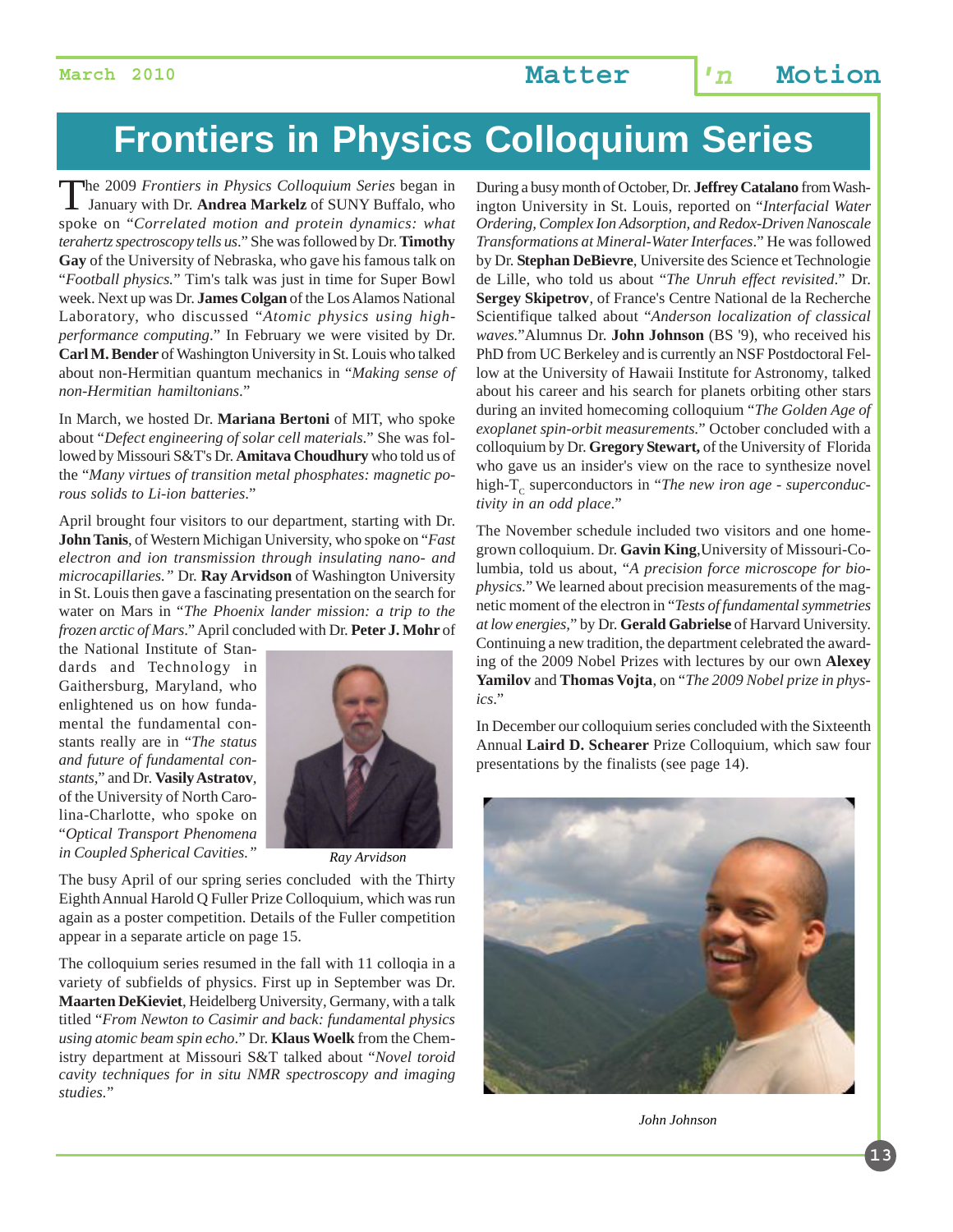# **16th Annual Schearer Prize Competition**

The Sixteenth Annual *Laird D. Schearer Competition for Graduate Research*, established by the family of Dr. **Laird D. Schearer** to recognize research performed by a graduate student, was held on December 3, 2009. Seven students submitted applications for the competition, consisting of a short description of their research, copies and lists of any publications and presentations they have made, plus a résumé. Based on these applications, the judges, professors **Greg Story**, **Gerry Wilemski**, and committee chair **Paul Parris**, selected four finalists who gave oral presentations of their work in departmental colloquium.

The 2009 finalists were **Ola Al-Hagan**, advised by Professor **Don Madison**, **Tina Dhekial-Phukan**, advised by Professor **Dan Waddill, Aaron LaForge**, advised by Professor **Michael Schulz**, and **Ben Payne**, advised by Professor **Alexey Yamilov**. During

#### **From Schearer Prize Winner Aaron LaForge**

I consider it an honor to be selected as a finalist and eventually<br>to win the 16th Annual Schearer Prize. I would like to first to win the 16th Annual Schearer Prize. I would like to first thank my advisor, Dr. **Michael Schulz**, for guiding me in my research and giving me a great appreciation for my area of research, AMO phyics. Second, I would like to thank the unsung hero and my partner in crime in the lab, **Kisra Egodapitiya**, who was an invaluable help in running the experiment. Third, I would like to thank the judges, Drs. **Paul Parris**, **Greg Story,** and **Gerald Wilemski**, for selecting me as the winner of the Schearer Prize. Their decision had to be a difficult one as my competition was stiff. I consider the three other finalists in this year's Schearer Prize, **Ola Al-Hagan**, **Ben Payne**, and **Tina Dhekial-Phukan**, to be my friends and their research to be top notch.

As my time in Rolla is drawing to a close, it is nice to look back at how I got to this point. At the time of entering the Physics department, I had no idea what type of research I would like to pursue and even if physics was the right choice for me. Luckily, I soon realized that this was the right department for me and soon after found an area of research that greatly interested me which I hope to work in for the remainder of my career.

My presentation was over my research in the single ionization of atomic hydrogen by proton impact. This fundamentally important, yet unsolvable, collision system is an important benchmark in understanding the three body problem. We found that even a state-of-the-art quantum mechanical model was not able to accurately describe the dynamics of this most simple system. This proves that there is still much work to do on both the theoretical and experimental side to better understand this most fundamental atomic process.

**14**

the colloquium on December 3, Ms. Al-Hagan spoke about "*Electron impact ionization cross sections of H2 for low outgoing electron energies from 1eV to 10 eV,*" Ms. Dhekial-Phukan discussed *"Surface structure determination of ultrathin ironoxide films using x-ray photoelectron spectroscopy, x-ray photoelectron diffraction, and low energy electron diffraction,*" Mr. LaForge talked on "*Three-body dynamics in single ionization of atomic hydrogen by 75keV proton impact,*" and Mr. Payne presented "*Effect of evanescent modes on conductance distribution in disordered waveguides.*" All students gave excellent talks. First place and a \$500 prize was awarded to Mr. LaForge, while Mr. Payne took second place and a \$200 prize, and Ms. Al-Hagan and Ms. Dhekial-Phukan shared third place and received \$100 each.





## **Come Back for Homecoming**

The Missouri S&T Physics Department warmly invites you<br>to return to Rolla for **S&T Homecoming 2010** on **October 1-2, 2010**. On Friday afternoon, October 1, the department will hold an open house and special programs for its alumni and friends. Tours of laboratories and educational facilities will be offered and there will be opportunities for interaction with current Missouri S&T physics students. Come see what we have done since you received your degree.

In keeping with a long-standing tradition, an S&T alum will deliver the Homecoming 2010 Physics Colloquium at 4 PM. on Friday, October 1. Later that evening, Professors **Ed** and **Barbara Hale** will host a homecoming reception in their lovely home. Contact us at **physics@mst.edu** for specific information about physics department activities, or **alumni@mst.edu** for general homecoming information. Come home to your college roots, and help us celebrate our past as UMR, even as we work to shape our future as Missouri S&T!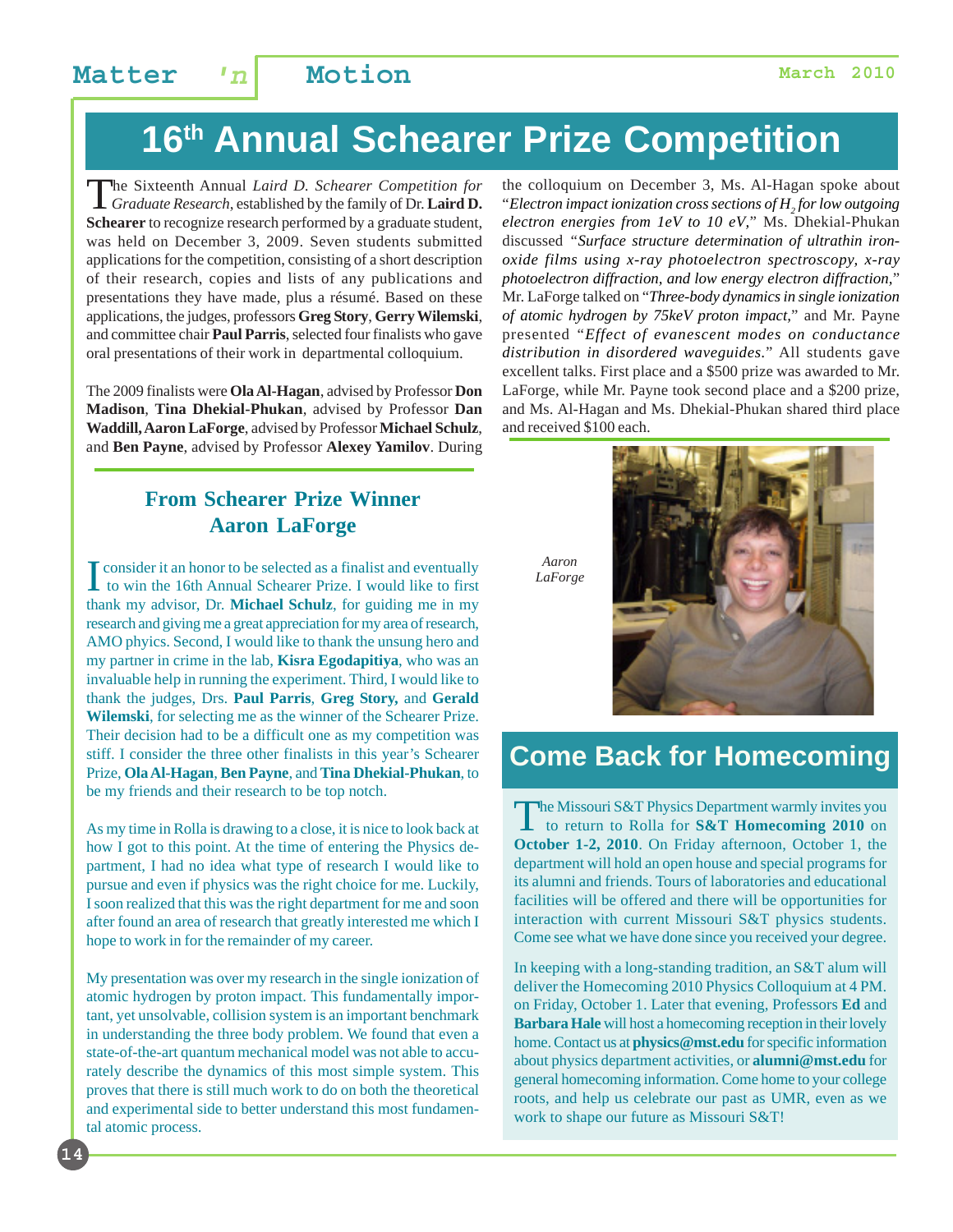# **38<sup>th</sup> Annual Fuller The Faculty Notes Research Seminar**

The 38th annual **Harold Q Fuller** Undergraduate Research Seminar was held on April 28, 2009. This competition promotes participation of undergraduates in research both in the department and in summer intern projects. This year's participants were **Jason Mast** and **Adam Farquhar**, "*A study the nonequilibrium phase transition*,"advised by Dr. **Thomas Vojta**; **Spencer Garr**, "*Guiding of molecular ions by a capillary insulator*," advised by Dr. **Bob DuBois**; and **Ciaran Ryan-Anderson,** "*Differential cross section for electron-impact ionization of atomic helium and molecular hydrogen for both coplanar and perpendicular plane scattering*," advised by Dr. **Don Madison.**



*Jason Mast*

The four participants presented posters of their work to the entire department. The posters were judged by Dr. **Alexey Yamilov** (competition chairman), Dr. **Ralph Alexander**, and Dr. **Ulrich Jentschura**. First place and a \$300 prize was shared by Jason Mast and Adam Farquhar, second place and a \$200 prize went to Ciaran Ryan-Anderson, and Spencer Garr placed third and received a \$100 prize. The committee of judges was impressed by the scientific level of the research projects and the degree of involvement of each of the contestants.



*Adam Farquhar*

**Don Madison**'s NSF grant "*Theoretical study of few-body processes*" was extended for another year.

**Julia Medvedeva** was awarded a new research grant from Goodrich Corporation on *"Electronic structure and properties of transparent conducting GaN"* and her NSF grant "*Electronic band structure investigations of complex multi-component oxides for photovoltaic applications"* has been extended. Her book chapter "*Combining optical transparency with electrical conductivity: challenges and prospects*," has been selected to be the first chapter in **Transparent Electronics: From Synthesis to Applications**, to be published in July by John Wiley & Sons. Julia also received a Missouri S&T Faculty Research Award for 2009.

**Greg Story** received an Outstanding Teaching Award for 2007- 2008 (the award was announced in April, 2009).

**Thomas Vojta** visited the Indian Institute of Technology (IIT) in Chennai in October 2009. There he started a collaboration with Dr. **Rajesh Narayanan** on layered magnets while being keenly watched by the monkeys that roam the IIT's campus.

New faculty member **Ulrich Jentschura** received a new National Science Foundation grant to study *"Quantum electrodynamics in fundamental physics and applications"* and was awarded a National Institute for Standards and Technology Precision Measurement Grant for *"Nonperturbative quantum electrodynamics, numerical methods and fundamantal constants.*" This is a highly competitive program with only two awards made every calendar year! He also received a University of Missouri Research Board award for work "*From computational field theory to practical applications*." Ulrich was selected by the editors of the journals Physical Review and Physical Review Letters as one of their Outstanding Referees for 2010. Only about 0.3% of active referees receive this honor. Not a bad first year for Ulrich!

**Ralph Alexander** and **Greg Story** received Outstanding Teaching Awards for 2008-2009, and **Paul Parris** and **Gerry Wilemski** received letters of commendation from the campus Committee on Effective teaching.

**Alexey Yamilov** received a Missouri Research Board grant for new studies of "*Electromagnetic wave transport through disordered amplifying optical fibers*." In addition, his National Science Foundation grant "*Collaborative research: mesoscopic transport and localization in active random media*" has been extended.

**Ron Bieniek** and **Allan Pringle** are co-PI's on *"Science education and quantitative literacy: an integrated, inquiry-based approach,*" funded for the seventh year in a row by the Missouri Department of Higher Education.

**Don Hagen** is co-PI on four major Department of Transportation grants which involve the study of various aircraft emissions.